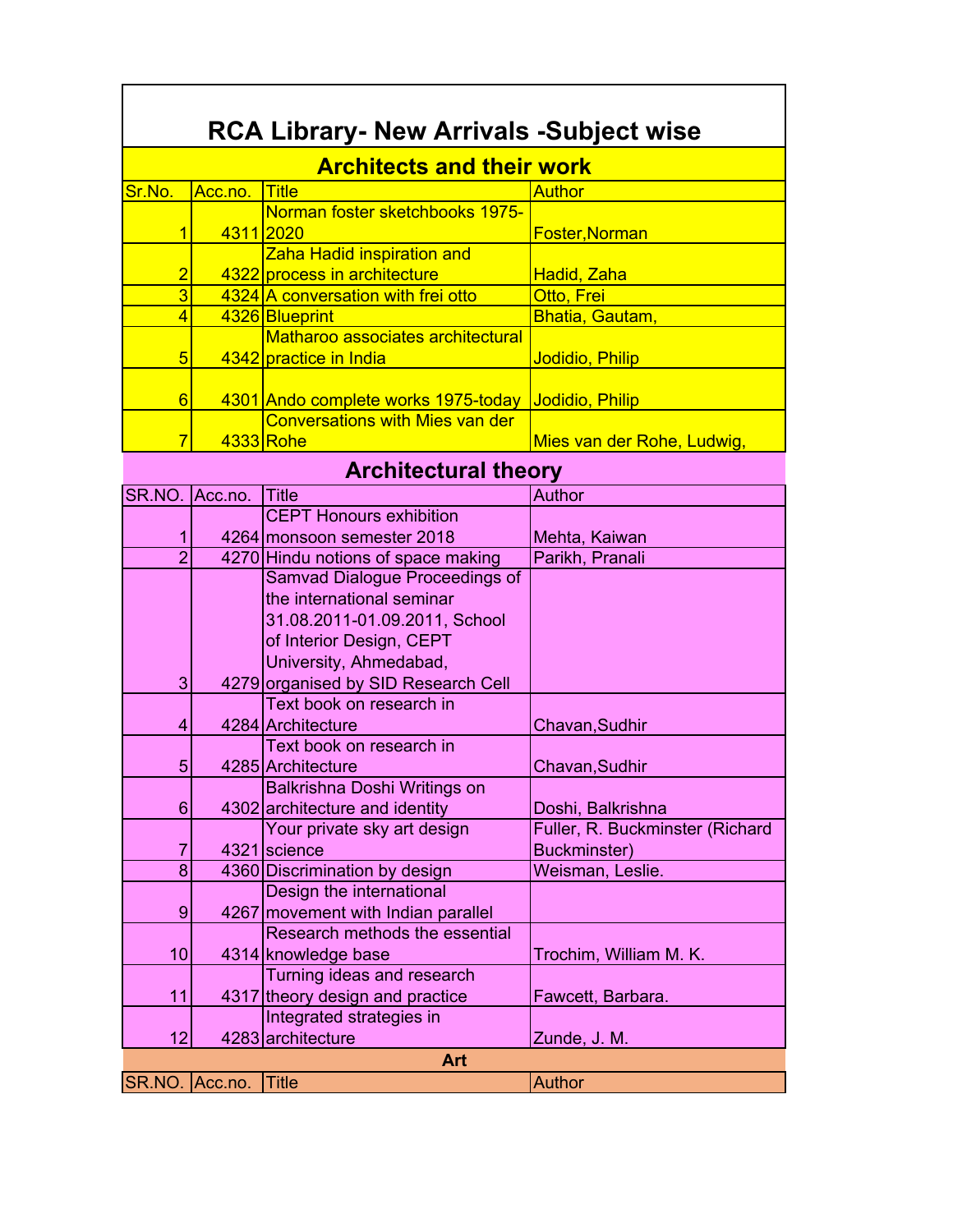|                |         | Dance theater of India crossing                                          |                            |
|----------------|---------|--------------------------------------------------------------------------|----------------------------|
| 1              |         | 4251 new aesthetics and cultures                                         | Legeret-Manochhaya, Katia  |
| $\overline{2}$ |         | 4356 White                                                               | Hara, Ken'ya               |
|                |         |                                                                          |                            |
| 3              |         | 4318 Urban sketching a complete guide Thorspecken, Thomas                |                            |
| $\overline{4}$ |         | 4253 In the absence of Jagnnatha                                         | Fischer, Eberhard          |
|                |         | <b>General</b>                                                           |                            |
| SR.NO.         | Acc.No. | $ $ Title                                                                | <b>Author</b>              |
|                |         | 4287 Origin                                                              | Brown, Dan,                |
|                |         | 4288 Deception point                                                     | Brown, Dan,                |
|                |         | 4289 Digital fortress                                                    | Brown, Dan,                |
|                |         | 4295 Collected short stories                                             | Ray, Satyajit              |
|                |         | 4300 The folklore of Bombay                                              | Enthoven, R. E.            |
|                |         | 4332 Contested waters                                                    | Ranjan, Amit,              |
|                |         | <b>General data reference</b>                                            |                            |
| SR.NO.         | Acc.no. | <b>Title</b>                                                             | Author                     |
| 1              |         | 4339 Jai Jaipur                                                          | Vidyarthi, Sanjeev         |
|                |         | The architecture reference +                                             |                            |
| $\overline{2}$ |         | 4350 specification book                                                  | McMorrough, Julia,         |
| 3              |         | 4334 Dac Dhaka                                                           | Morshed, Adnan             |
|                |         | sugar in milk lives of eminent                                           |                            |
| 4              |         | 4290 parsis                                                              | Dadabhoy, Bakhtiar         |
|                |         | <b>Institutional architecture</b>                                        |                            |
| SR.NO.         | Acc.no. | <b>Title</b>                                                             | <b>Author</b>              |
| 1              |         | 4281 Doing disability differently                                        | Boys, Jos.                 |
| $\overline{2}$ |         | 4282 Inclusive design                                                    | Imrie, Robert,             |
|                |         | More mobile portable architecture                                        |                            |
| 3              |         | 4310 for today                                                           | Siegal, Jennifer           |
|                |         | Tracing the history of godowns in                                        |                            |
|                |         | fort Kochi and Mattanchery,                                              |                            |
| 4              |         | 4275 Kerala                                                              | Saseedharan, Sudhir        |
|                |         | <b>Interior</b>                                                          |                            |
| SR.NO.         | Acc.no. | Title                                                                    | <b>Author</b>              |
|                |         | Exploring the realm of energy                                            |                            |
|                |         | 4269 and comfort in interiors'                                           | Manu, Sanyogita            |
|                |         | History of Interior design in India                                      |                            |
| $\overline{2}$ |         | 4271 Vol.1 Ahmedabad                                                     | Chauhan, Muktirajsinhji N. |
|                |         |                                                                          |                            |
|                |         | Proceedings of the seminar on                                            |                            |
|                |         | interior design traditions in India.                                     |                            |
|                |         | 02-03September2006, School of                                            |                            |
|                |         | Interior Design, CEPT University,                                        |                            |
|                |         | Ahmedabad, organised by SID                                              |                            |
|                |         | <b>Research Cell in association with</b>                                 |                            |
|                |         | Sir Ratan Tata Trust, Mumbai &<br><b>All India Council for Technical</b> |                            |
|                |         |                                                                          |                            |
| 3              |         | 4276 Education, New Delhi.                                               |                            |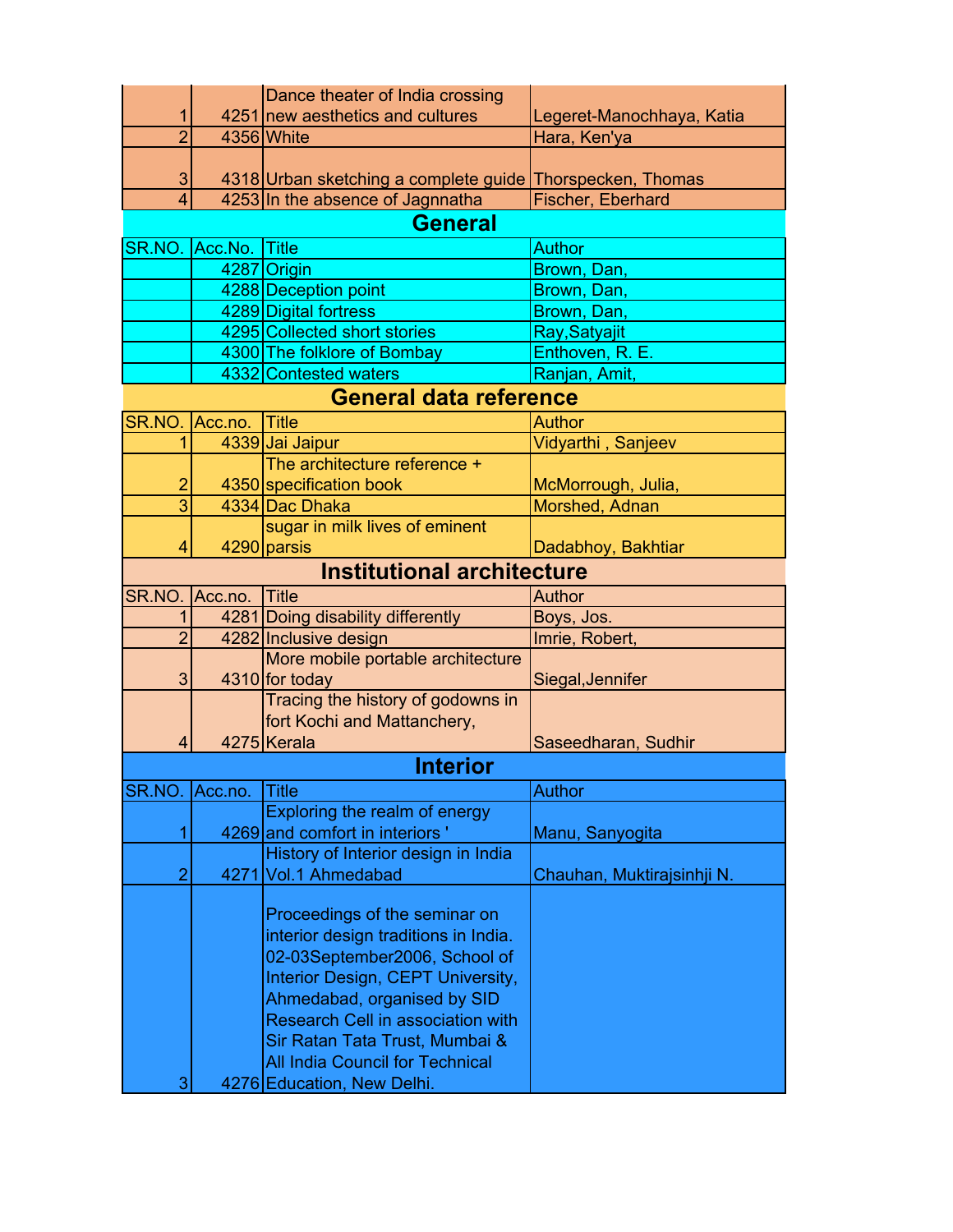|   | Interior design traditions in India |                 |
|---|-------------------------------------|-----------------|
|   | post independence to pre            |                 |
|   | 4277 liberalization                 |                 |
|   | Interior design traditions in India |                 |
| 5 | 4278 post liberalization            |                 |
|   | Interior design reference +         |                 |
|   | 4353 specification book             | Grimley, Chris, |
|   |                                     |                 |

## **Landscape**

|                    | SR.NO. Acc.no. Title |                                                                        | Author             |
|--------------------|----------------------|------------------------------------------------------------------------|--------------------|
|                    |                      | 4299 Garden of life                                                    | Patnaik, Naveen    |
|                    |                      | Ian Micharg conversations with                                         |                    |
| 2                  |                      | 4338 students Dwelling in Nature                                       | McHarg, lan L.     |
| 3                  |                      | 4357 Mohammad Shaheer Notes                                            | Dua, Geeta wahi    |
|                    |                      | 4358 Ram sharma                                                        | Dua, Geeta wahi    |
| 5                  |                      | 4359 Satish Khanna                                                     | Dua, Geeta Wahi    |
| 6                  |                      | 4325 Bawa the Sri Lanka gardens                                        | Robson, David.     |
|                    |                      | <b>Planning and landscape</b><br>4343 dimensions, elements, typologies | Zimmermann, Astrid |
| <b>Environment</b> |                      |                                                                        |                    |

|                | SR.NO. Acc.no. Title |                                  | Author             |
|----------------|----------------------|----------------------------------|--------------------|
|                |                      | <b>Biophilic and bioclimatic</b> |                    |
|                |                      | 4280 architecture                | Almusaed, Amjad.   |
|                |                      | How much should a person         |                    |
| $\overline{2}$ |                      | 4292 consume?                    | Guha, Ramachandra. |
| 3              |                      | 4316 Spatial ecology of water    | Arya, Meghal       |
|                |                      | 4351 The heartbeat of trees      | Wohlleben, Peter,  |
| 5              |                      | 4335 Earth sheltered structures  | Baghel, Noopur     |

## **Modern Architecture**

| SR.NO. Acc.no. |                      | <b>Title</b>                           | Author                   |  |  |
|----------------|----------------------|----------------------------------------|--------------------------|--|--|
|                |                      | Invisible city the hidden              |                          |  |  |
|                |                      | 4254 monuments of Delhi                | Jalil, Rakhshanda.       |  |  |
|                |                      | Rethinking modernity towards           |                          |  |  |
| $\overline{2}$ |                      | 4260 post rational architecture        | Mehta, Jaimini.          |  |  |
| 3              |                      | 4319 What kind of architect are you?   | Greinacher, Udo,         |  |  |
|                | <b>Town planning</b> |                                        |                          |  |  |
| SR.NO.         | Acc.no.              | <b>Title</b>                           | <b>Author</b>            |  |  |
|                |                      | 4296 Dharavi the city within           | Campana, Joseph          |  |  |
|                |                      | 4297 An island forgotten Dharavi bet   | <b>Gonsalves, Milton</b> |  |  |
|                |                      | Kole kalyan or kalina the origin       |                          |  |  |
| 3              |                      | 4298 story                             | <b>Gonsalves, Milton</b> |  |  |
|                |                      | Space and anti space the fabric        |                          |  |  |
| 4              |                      | 4315 of place city and architecture    | Peterson, Steven         |  |  |
| 5              |                      | 4323 Mumbaiche varnan (मुंबईचे वर्णन)  | Madgaonkar, G.N.         |  |  |
| 6              |                      | 4329 Cities and public policy          | Mohanty, P. K.           |  |  |
|                |                      |                                        |                          |  |  |
|                |                      | 4330 City planning in India, 1947-2017 | Kumar, Ashok             |  |  |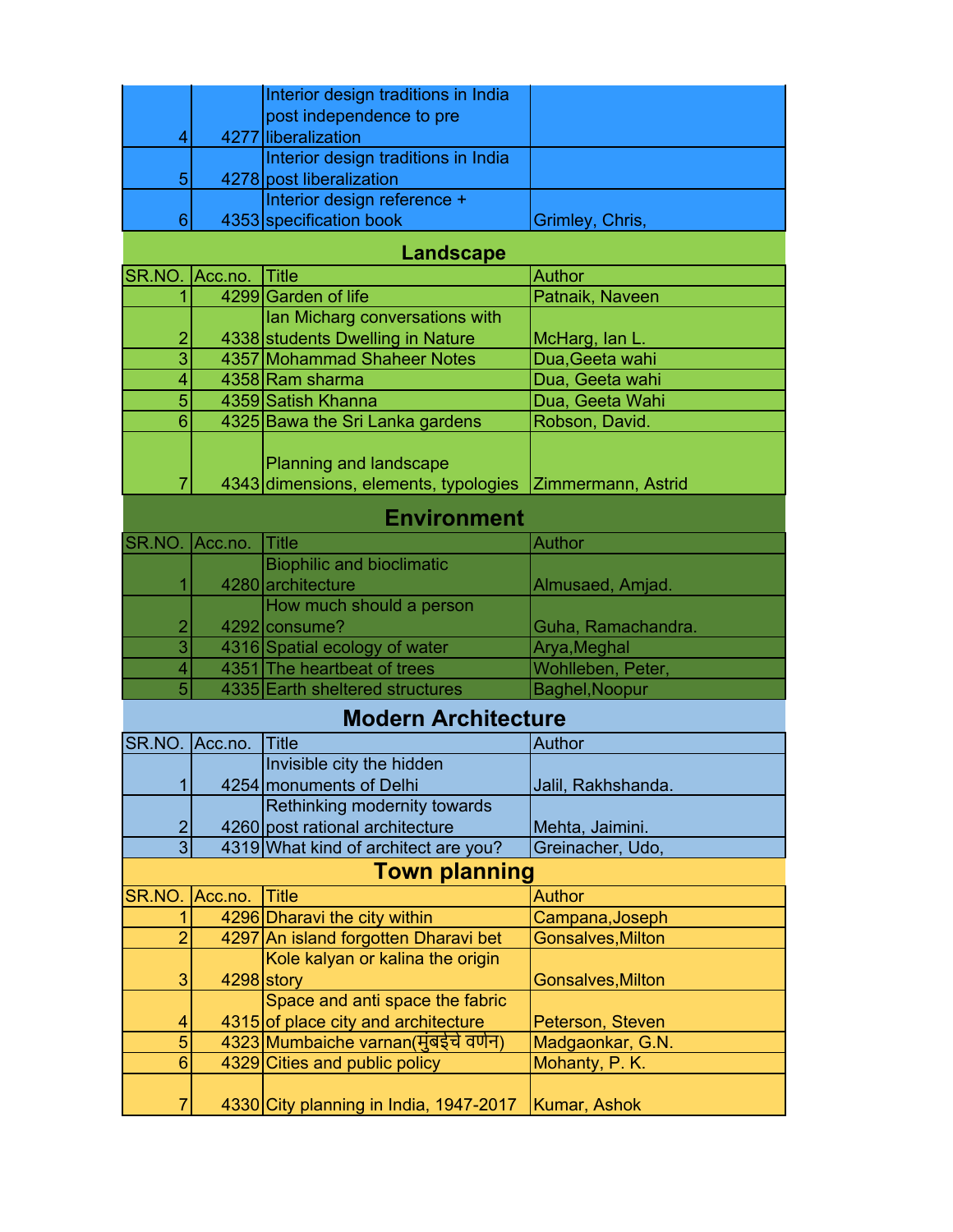| 8                |           | 4331 Contemporary urban planning        | Levy, John M.,          |
|------------------|-----------|-----------------------------------------|-------------------------|
|                  |           | Lahore A framework for urban            |                         |
| $\boldsymbol{9}$ |           | 4341 conservatio                        | Jodido, Philip          |
| 10               |           | 4344 Planning of towns and cities       | Singhal, Meenakshi      |
|                  |           | Reinventing safe cities strategies      |                         |
|                  |           | for planning for safer public           |                         |
| 11               |           | 4346 spaces                             | Aryan Ishita            |
| $\overline{12}$  |           | 4347 Smart cities transforming India    |                         |
| 13               |           | 4349 Stories of storeys                 | Bhatia, Gautam,         |
| 14               |           | 4354 Making of an Indian metropolis     | Kidambi, Prashant,      |
|                  |           |                                         |                         |
|                  |           | Urban poverty, local governance         |                         |
| 15               |           | 4355 and everyday politics in Mumbai    | Wit, Joop W. de         |
|                  |           | Mountain tales love and loss in         |                         |
|                  |           | the municipality of castaway            |                         |
| 16               |           | 4245 belongings                         | Roy, Saumya             |
| $\overline{17}$  |           | 4247 City in the making                 | Ray Choudhury, Ranabir, |
|                  |           | Eclectic juxtaposition a                |                         |
|                  |           | perspective view of the                 |                         |
|                  |           |                                         |                         |
|                  |           | transformation on account of            |                         |
|                  |           | early trade on kerala built forms       |                         |
|                  |           | with respect to elements and            |                         |
| 18               |           | 4268 asthetics                          | Jose, Mridula           |
| 19               |           | 4248 History of sriniketan              | Das Gupta, Uma          |
|                  |           |                                         |                         |
| 20               |           | 4261 Reforming urban transport in India | Ramachandran, M.        |
|                  |           | <b>Towards pedestrian-friendly</b>      |                         |
| 21               |           | 4262 neighborhood                       | Singhal, Meenakshi      |
| $\overline{22}$  |           | 4257 Le Corbusier rediscovered          |                         |
|                  |           | Monograph urban design thesis           |                         |
| 23               | 4266 2008 |                                         | Rameshwar, P. V. K. Ed. |
|                  |           | Graphic design in urban                 |                         |
| 24               |           | 4306 environments                       | Harland, Robert         |
|                  |           | <b>Housing</b>                          |                         |
| SR.NO.           | Acc.no.   | <b>Title</b>                            | <b>Author</b>           |
|                  |           | 4263 Building with fire                 | Meeker, Ray             |
|                  |           | 1727-1840 Life in the havelis of        |                         |
|                  |           |                                         |                         |
| $\overline{2}$   |           | 4274 Jaipur                             | Thakker, Richa          |
|                  |           | <b>Elemental incremental housing</b>    |                         |
| 3                |           | 4304 and participatory design manual    | Aravena Mori, Alejandro |
|                  |           | Housing India's urban poor 1800-        |                         |
|                  |           | 1965 colonial and post-colonial         |                         |
| 4                |           | 4307 studies                            | Schenk, Hans            |
|                  |           | Panorama of Indian indigenous           |                         |
| 5                |           | 4312 architecture                       | Handa, O.C.             |
|                  |           | Redevelopment of community              |                         |
| $6\phantom{1}$   |           | 4313 centre precincts, New Delhi        |                         |
|                  |           |                                         |                         |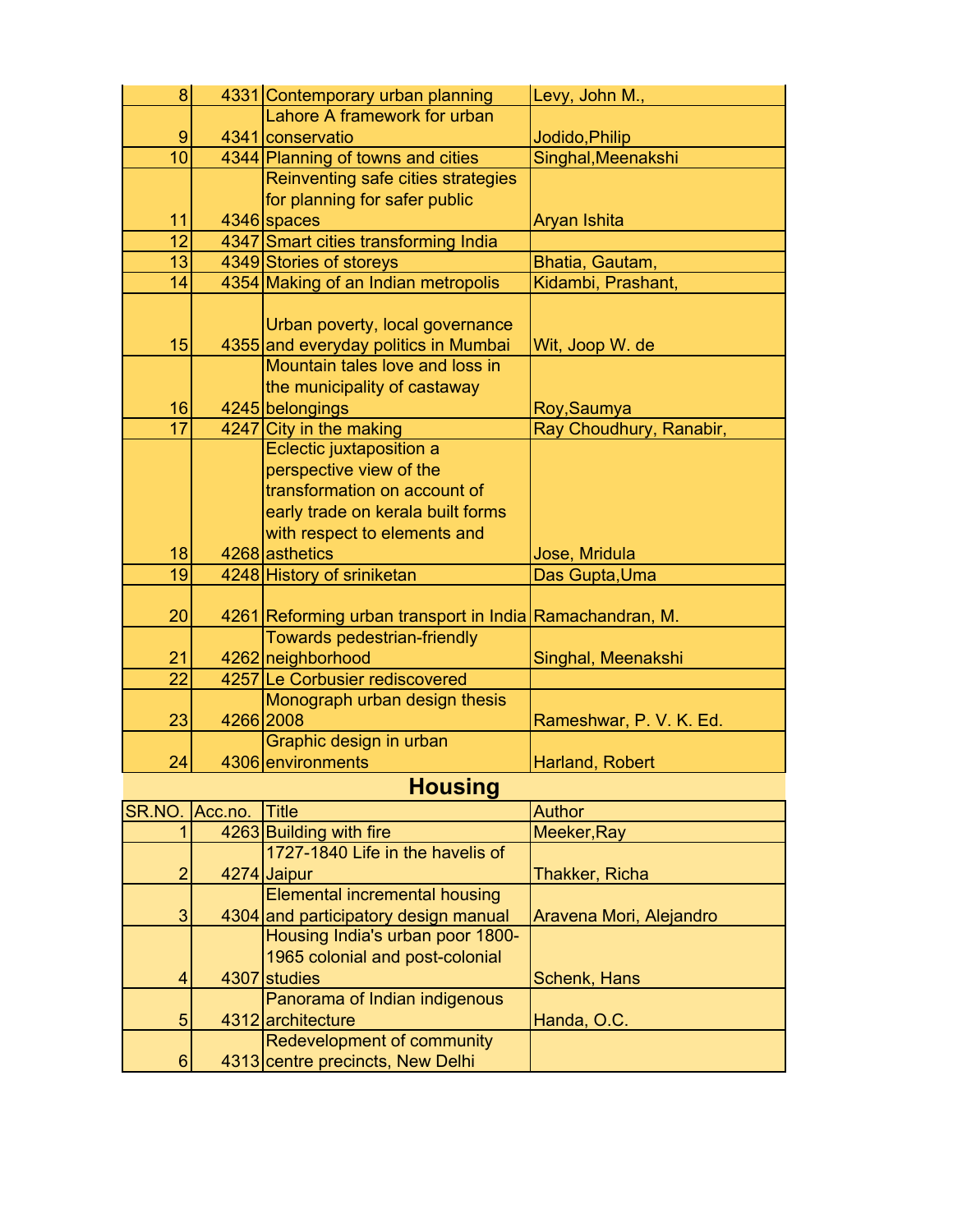|                |             | Chasing the affordable dream a                        |                                    |
|----------------|-------------|-------------------------------------------------------|------------------------------------|
| 7              |             | 4328 plan to house Mumbai's millions                  | Das, P. K. (Pranab Kishore)        |
|                |             | Seeking the lost layers an                            |                                    |
|                |             | enquiry into the traditional                          |                                    |
|                |             | dwellings of the urban elite in                       |                                    |
| 8              |             | 4272 North Calcutta                                   | Bose, Kamalika                     |
|                |             | Living with memories Parsee                           |                                    |
|                |             | dwelling in early settlements of                      |                                    |
| 9              |             | 4273 Gujarat                                          | Nagarsheth, Snehal                 |
|                |             | <b>Architectural Graphics</b>                         |                                    |
| SR.NO.         | $ $ Acc.no. | <b>Title</b>                                          | Author                             |
| 1              |             | 4320 Why we design- thonik                            | Betsky, Aaron                      |
|                |             | <b>Building construction</b>                          |                                    |
| SR.NO. Acc.no. |             | <b>Title</b>                                          | <b>Author</b>                      |
|                |             |                                                       |                                    |
|                |             | 4305 Enclose build- walls, facade, roof               | <b>Wartzeck, Susanne</b>           |
|                |             | <b>World History</b>                                  |                                    |
| SR.NO.         | Acc.no.     | <b>Title</b>                                          | Author                             |
|                |             | 4309 Isms understanding architecture                  | Melvin, Jeremy                     |
| $\overline{2}$ |             | 4303 Draw in order to see                             | Hewitt, Mark A.,                   |
|                |             | <b>Buddhist History</b>                               |                                    |
| SR.NO.         | Acc.no.     | <b>Title</b>                                          | <b>Author</b>                      |
|                |             | Buddhist rock-cut monasteries of                      |                                    |
|                |             | 4327 the Western Ghats                                | Michell, George                    |
|                |             | <b>Islamic history</b>                                |                                    |
| SR.NO. Acc.no. |             | <b>Title</b>                                          | Author                             |
|                |             |                                                       |                                    |
|                |             | Syncretic traditions of Islamic                       |                                    |
| 1              |             | 4286 religious architecture of Kashmir                | Hamdani, Hakim Sameer              |
|                |             | Ajmer Sharif awakening of sufism                      |                                    |
| $\overline{2}$ |             | 4249 in south Asia                                    | Abbasi, Reema                      |
| 3              |             | 4256 Jama Masjid call of the soul                     | Batra, N. L.                       |
| $\overline{4}$ |             | 4294 Delhi in historical perspectives                 | Nizami, Khaliq Ahmad,              |
|                |             | <b>Indian history</b>                                 |                                    |
| SR.NO.         | Acc.no.     | <b>Title</b>                                          | <b>Author</b>                      |
|                |             | 4250 Cosmic dance in stone                            | Katakam, Ramu,                     |
| $\overline{2}$ |             | 4252 Historical gurdwaras of Delhi                    | Pal, M. K.                         |
| 3              |             | 4255 It happened along the Kaveri                     | Padma Seshadri.                    |
| 4              |             | 4258 Mapping India                                    | Lahiri, Manosi.                    |
|                |             | The archaeoastronomy of a few                         |                                    |
| $\overline{5}$ |             | 4259 megalithic sites of Jharkhand                    | Das, Subhashis,<br>Jain, Minakshi  |
|                |             |                                                       |                                    |
| $6\phantom{1}$ |             | 4265 Fort of Nagpur                                   |                                    |
| 7<br>8         |             | 4291 In and around Old Goa<br>4293 On the spice trail | Pandit, Heta.<br>Velinkar, Joseph, |